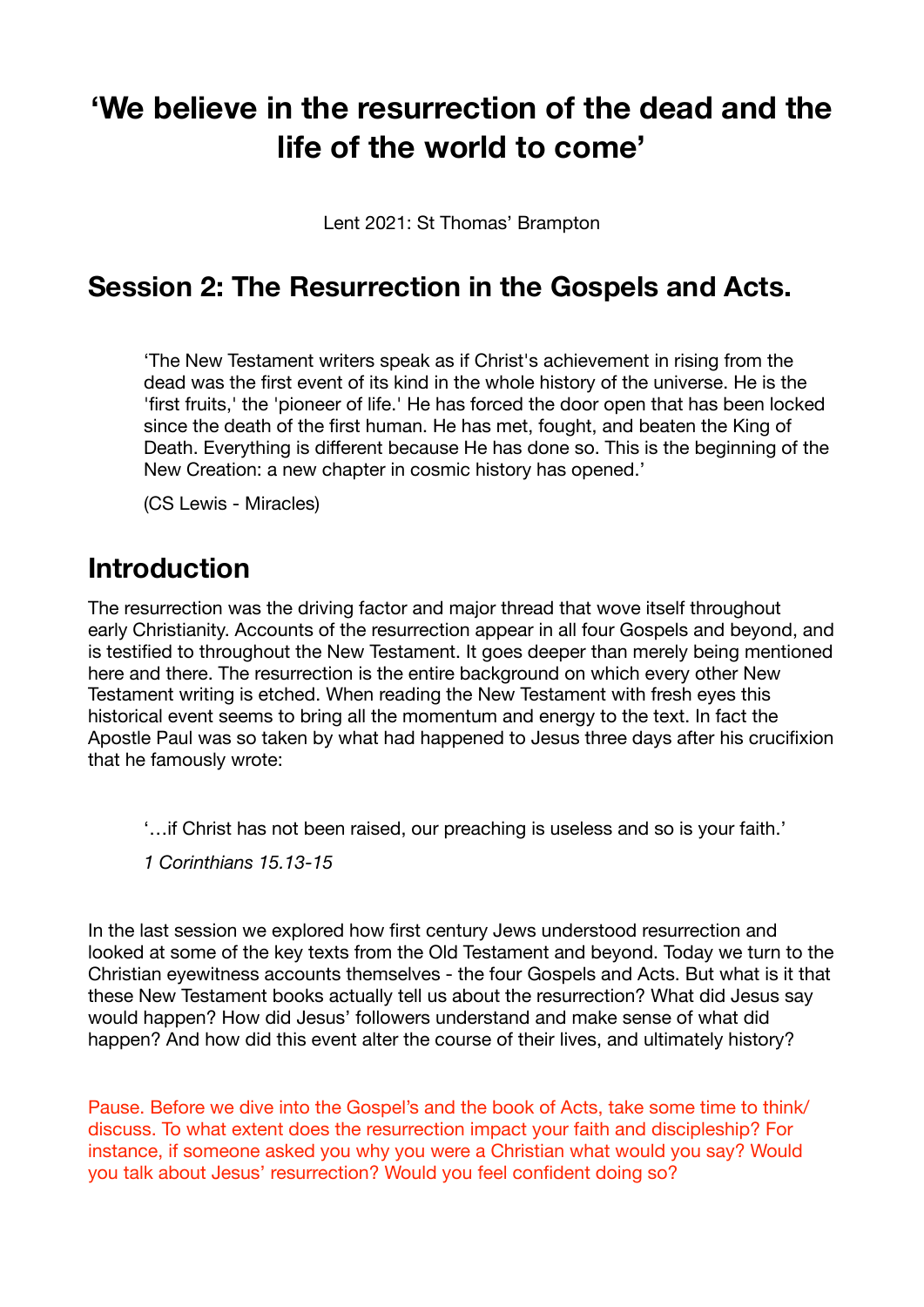## **The Before**

Reading through the Gospels it is striking that Jesus predicts his death and resurrection time and time again. In fact he mentions it so much that even before the events of Good Friday and Easter Sunday the resurrection is central to Jesus' message, ministry, and person (e.g. Matthew 16.21-23; Mark 9.30-32; Luke 9.43-45).

So the resurrection was not an event isolated from everything else that Jesus did and said and was. For example, in John 2.18-22 we find that Jesus has wound up the religious authorities by clearing the temple courts of the money changers and those selling animals for sacrifice. The enraged leaders challenge Jesus to prove his authority, this is Jesus' answer:

'Destroy this temple and I will raise it again in three days.'

Jesus was talking about his body as the temple and the resurrection as the proof. The resurrection was to vindicate Jesus and prove to the early believers he really was who he said he was: the Messiah and the Son of God. Of course it's one thing for Jesus to claim what was going to happen, but what did happen according to the Gospels and Acts?

#### **The Event**

The Gospel accounts and Acts are all clear that Jesus both died on the cross and was raised from the dead on the third day as Jesus had said. Of course there are people who have refuted these claims, after all the story of Jesus' death and resurrection is both shocking and astonishing. It's not to be taken lightly - there's a lot at stake!

Some of the claims include:

- Jesus didn't die but fainted.
- The body was hidden or stolen.
- The resurrection wasn't physical but a 'spiritual' appearance.

Because of these claims it is important that we look closely at the biblical text to consider what the writers are trying to tell us. There are three things to consider: Jesus died; the tomb was empty; he appeared physically to his followers.

Read some the following texts. Try to note down some of the specifics that you think the Gospel writers are trying to highlight. What might these mean? Why do you think they are trying to convey these messages? How might you use these accounts to refute the claims listed above?

Jesus died: John 19.31-37.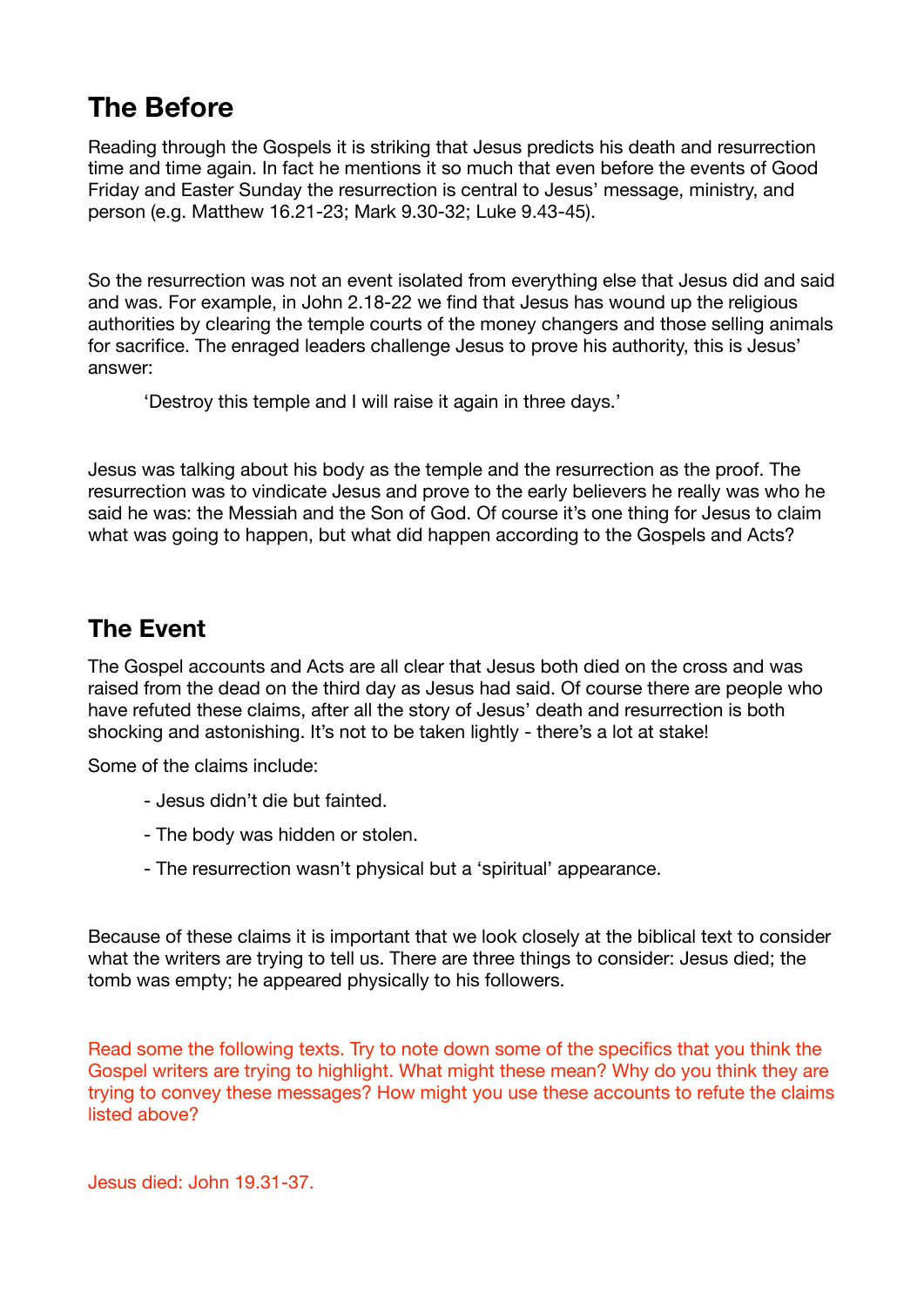The tomb was empty: Matthew 27.62-66, 28.11-15.

Jesus appeared physically: Luke 24.28-32, 36-43.

It's clear that from the evidence in the Gospel accounts that the first Christians firmly believed that Jesus had died on the cross, the tomb was empty and that what they had seen was the risen Jesus in physical form.

On this last point some people have tried to wish away the resurrection as a theological creation or subjective experience that the disciples had, or perhaps they had seen some kind of an apparition or ghost. But, as the great 20th Century theologian Karl Barth understood it, if seeing Jesus was a subjective experience this wouldn't account for the empty tomb. And with regards to an apparition or ghost, well first century Jews had categories in which to place these kind of things.

If you were a first century Jew and believed in the resurrection from the dead - a popular belief and one that the Pharisees largely adhered to - it meant something very specific. It meant embodiment. Before this resurrection happened at the final coming of God's kingdom you would have believed that the dead took on intermediary states such like angels or spirits.

For instance take the occasion in the book of Acts where Peter miraculously escapes from prison in Acts 12. He goes to a house where many believers are gathered and knocks on the door. A woman called Rhoda answers. When she tells the gathered believers that Peter is there at the door they respond that it must have been his 'angel'. In other words they believed Peter had died and now they were seeing his angel. What they did not say was that he was resurrected. Indeed in the resurrection account of Luke 24.37 the disciples believe they have seen a ghost, they don't immediately consider Jesus to be physically risen.

For a first century Jew to use the term resurrection meant something very specific - it meant embodiment. It did not mean some kind of intermediate spirit state or a general term for life after death for which they had alternative language which they could have used, but they didn't. They believed they had seen the physical body of Jesus.

## **The Aftermath**

We all know that events have consequences, and major events have the potential to produce wide reaching effects. We don't need to look beyond the way coronavirus has altered the way we live in all kinds of profound and far-reaching ways. In fact some of the most powerful evidence for the resurrection is the impact that it had on the first Christians. Not only were the apostles Peter and Paul deeply impacted, but there was a fundamental theological shift in the first Christians from their deep rooted first century Judaism - and it really was deep rooted! Let's look at Peter and Paul in turn.

#### **Peter and the disciples.**

The crucifixion was a devastating blow for Peter and indeed for all of Jesus' first followers. It was hard for them to believe that following Jesus had come down to this.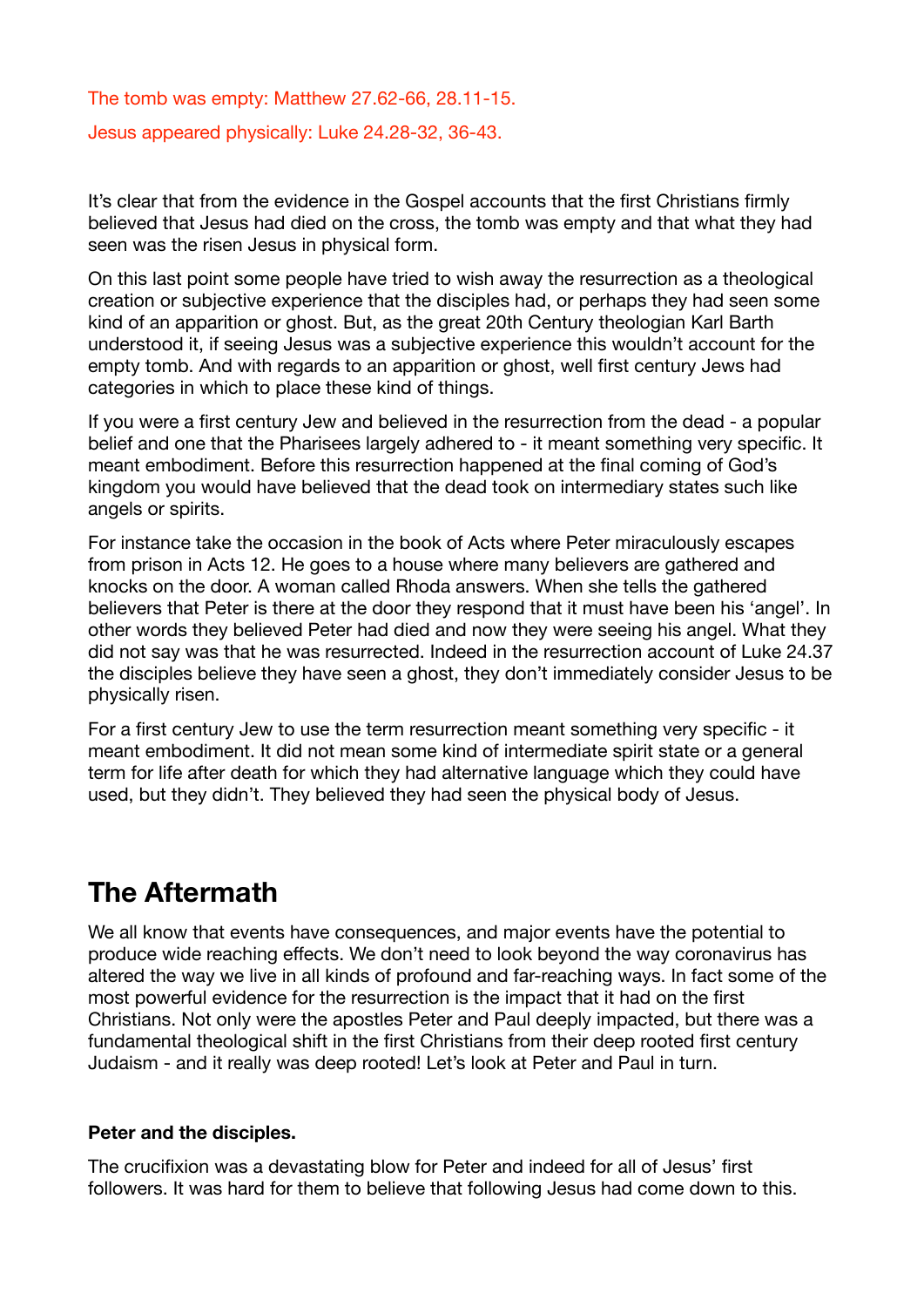From their first call the disciples had devoted themselves to Jesus. But now all their hope had gone and Jesus was dead. Another failed messiah. Their friend was dead. Would they experience the same fate? Peter obviously thought so as he denied even knowing Jesus (Luke 22.54-62). The remaining male disciples fled. Even the previously adoring crowd turned on Jesus. It appears that no one put their neck on the line for him.

Don't rush past this. Try to feel and describe the disappointment and fear that Peter and the disciples felt. Sit in this place a while, if you're in a group discuss this because it will make what comes next all the more astonishing.

Once you've done this read Peter's speech in Acts 2.14-41. The context is after the resurrection. It is Pentecost, and Peter has got his spark back - why do you think this is? What are the central messages of his speech?

Of course before and after Jesus there were proclaimed messiahs. The expectation was that they would defeat the oppressor (The Roman Empire) and cleanse the temple. All of them failed, many of them were martyred. And when your messiah failed there were two options. Give up on messiahs all together or go onto the next shiny new one. It was never claimed that other martyred Jewish messianic figures had risen from the dead. Other categories and language was used to describe their 'upgrade' into some kind of afterlife, but never resurrection.

In the eyes of the world Jesus was another failed messiah. But not for the first Christians like Peter. They didn't go back to their day jobs or follow someone else. They continued to follow Jesus. This was unprecedented. In fact they were even more fervent than they had been previously.

Take a look at this insightful passage from Acts 5.33-39 where we see this played out, and ask yourself the questions…

How were the lives of the first Christians shaped by the resurrection? What kind of things did they do? How did they see the world differently? Do you see this reflected in the Church today and in your life?

#### **Saul/Paul**

One of the most fascinating characters in the New Testament is Paul. When it comes to considering the impact of the resurrection he is hard to ignore. Previously known as Saul (before he met the risen Jesus), he was a well known enemy of the first Christians and steeped in the traditions of the Pharisees. In his own words in Philippians 3.5-6 Paul was:

'…circumcised on the eighth day, a member of the people of Israel, of the tribe of Benjamin, a Hebrew born of Hebrews; as to the law, a Pharisee; as to zeal, a persecutor of the church; as to righteousness under the law, blameless.'

Again pause and consider Saul for a moment. Zealous in his faith. A keen persecutor of Christians. Try and imagine his life and religion. What would it take for that to change? What kind of event would have to happen?

Then read his story here: Acts 9.1-19. What do you make of this change?